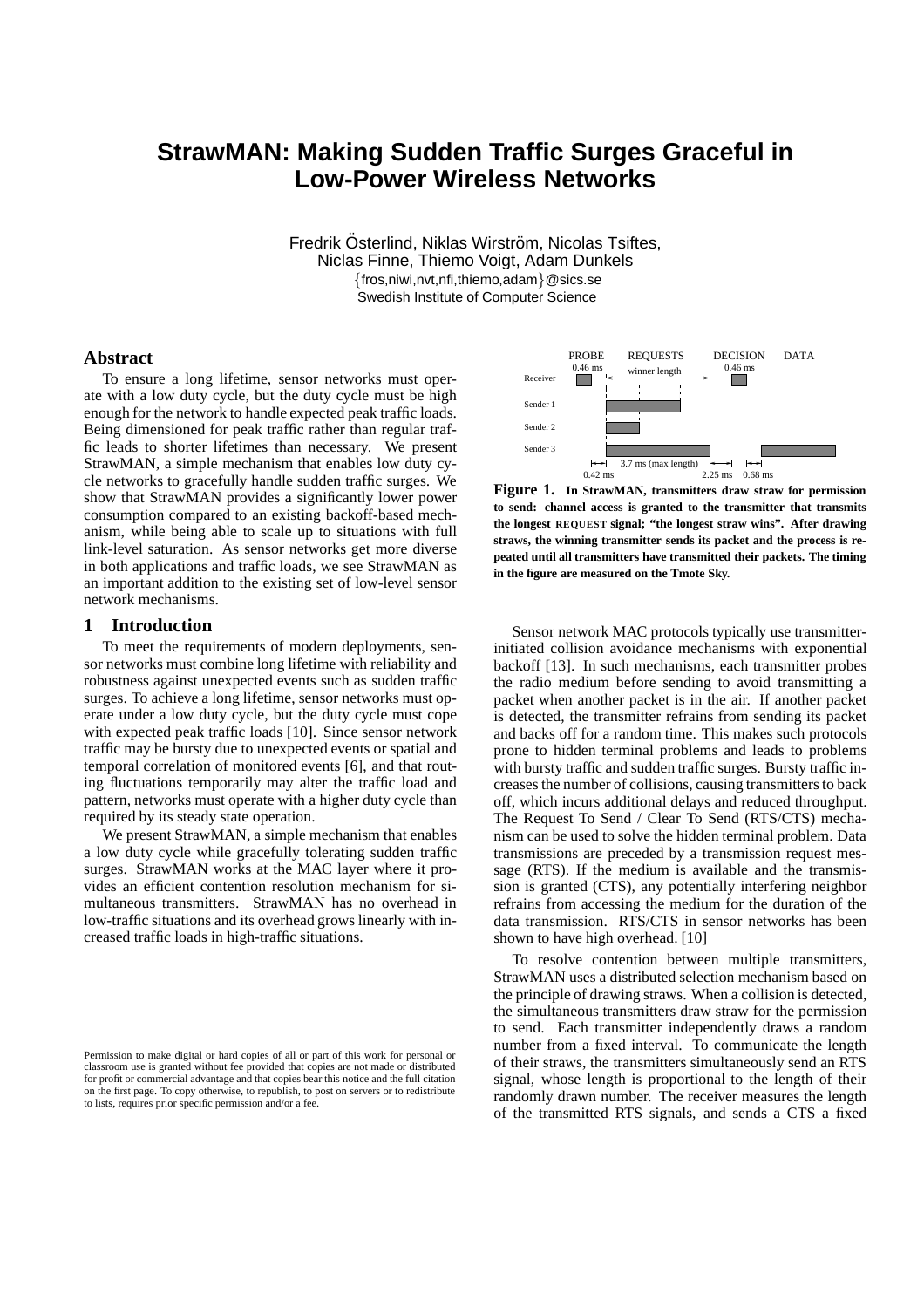time after it has detected the end of the longest transmission. The transmitter that drew the longest straw then can send its packet. The process is repeated until all transmitters have sent their packets. Figure 1 shows the mechanism.

We have implemented StrawMAN with the receiverinitiated Low-Power Probing radio duty cycling protocol [7, 13] in Contiki. We present results from experiments on Tmote Sky hardware that demonstrate the feasibility of StrawMAN, as well as simulation and experimental results that show that StrawMAN scales with increased traffic load without requiring a higher duty cycle configuration.

# **2 Related Work**

The literature contains several mechanisms for handling sudden traffic surges in sensor networks. Existing mechanisms typically work at many layers, either requiring information sharing between layers or negatively impacting the performance of upper layers. Examples include ESRT [12], which requires interaction between the application layer and the MAC layer; and the adaptive MAC layer by Woo and Culler [15], which uses random backoff to avoid surges, thus causing severe performance reduction for the application layer. By contrast, StrawMAN does not require application awareness or cross-layer interactions, and traffic surges have a low impact on the application layer performance.

Operating at the MAC-layer, StrawMAN shares parts of its heritage with traditional MAC layer protocols. Carrier Sense Multiple Access (CMSA) is a MAC-layer mechanism that is often used in sensornets due to its simplicity and low overhead in comparison with Time Division Multiple Access (TMDA) [16]. CSMA uses per-packet collision detection and contention resolution to resolve the conflict between simultaneous transmitters. To avoid the hidden terminal problem, Request-To-Send/Clear-To-Send (RTS/CTS) protocols are typically used, but have a considerable overhead [2, 10]. StrawMAN uses an RTS/CTS-like mechanism to resolve conflicts, but allows multiple simultaneous transmitters. We are not aware of other RTS/CTS mechanisms that support multiple simultaneous transmitters.

Inspired by recent work that exploits low-level radio effects [3, 4], StrawMAN extracts information from the collision of multiple radio transmissions by measuring the duration of the longest transmission. Extracting information from collisions has been used in other MAC-layer mechanisms. Demirbas et al. use radio collisions to implement Pollcast and Countcast, network primitives that enable sensornet voting among immediate neighbors [3]. Dutta et al. show that collisions of identical 802.15.4 packets do not necessarily lead to data corruption, and implement an anycastlike primitive called Backcast [4]. Whitehouse et al. [14] present a mechanism for recovering partial information from semi-collided packets. Unlike these protocols, StrawMAN does not attempt to extract any information from the packets that are involved in the collision—only the length of the longest packet is used. StrawMAN is therefore not bound to any specific radio modulation or encoding technique.

StrawMAN's arbitration mechanism is similar to that of dominance protocols such as CAN, but uses dynamic priorities rather than static. Dominance protocols have previously



**Figure 2. Packet length estimation using CCA performs well: 97% of short-range packet length estimations are within 2 bytes (upper graph); the 60-byte packet is correctly measured and is not affected by simultaneous transmissions (lower graph).**

been evaluated in the wireless domain [9, 11]. WiDoM [9] and BitMAC [11] both require the underlying physical medium to be based on On-Off-Keying (OOK) modulation. By contrast, StrawMAN does not depend on any specific underlying modulation mechanis, and handles the hidden terminal problem by its inherent RTS/CTS mechanism.

Our StrawMAN implementation samples from a uniform distribution. In the context of random backoff, Jamieson et al. [5] concludes that the optimal distribution is a function of the number of contenders, and instead proposes a geometrical distribution. We consider this work a good starting point for determining the optimal distribution for StrawMAN.

#### **3 Packet Length Estimation**

To evaluate the feasibility of using RTS signal length measurements as a foundation of StrawMAN, we perform two initial experiments on the Tmote Sky platform and its CC2420 radio transceiver. The CC2420 samples the radio signal strength at 62.5 kHz, averages readings over eight samples, and makes the output available under the name Received Signal Strength Indicator (RSSI). If the RSSI value is over a configurable threshold, the CC2420 sets one of its output pins, the so-called Clear Channel Assessment (CCA) pin, to high. Both the RSSI and the CCA are available even when the CC2420 cannot make sense of the radio traffic, e.g. during a collision of two radio packets.

We first measure how well we are able to measure the length of a transmission using only the information provided by the RSSI and the CCA, without receiving the packet. This indicates how well we can use multiple simultaneous transmissions as a way to transmit RTS signals. The experimental setup consists of two nodes placed close to each other. One node transmits packets at random intervals, and the other continuously samples the CC2420 transceiver's Clear Channel Assessment (CCA) pin. The packet payload is varied between 1 and 100 bytes. 350 test runs are performed for each payload. The results of the first experiment are shown in the upper graph of Figure 2. The graph shows the 2nd and 99th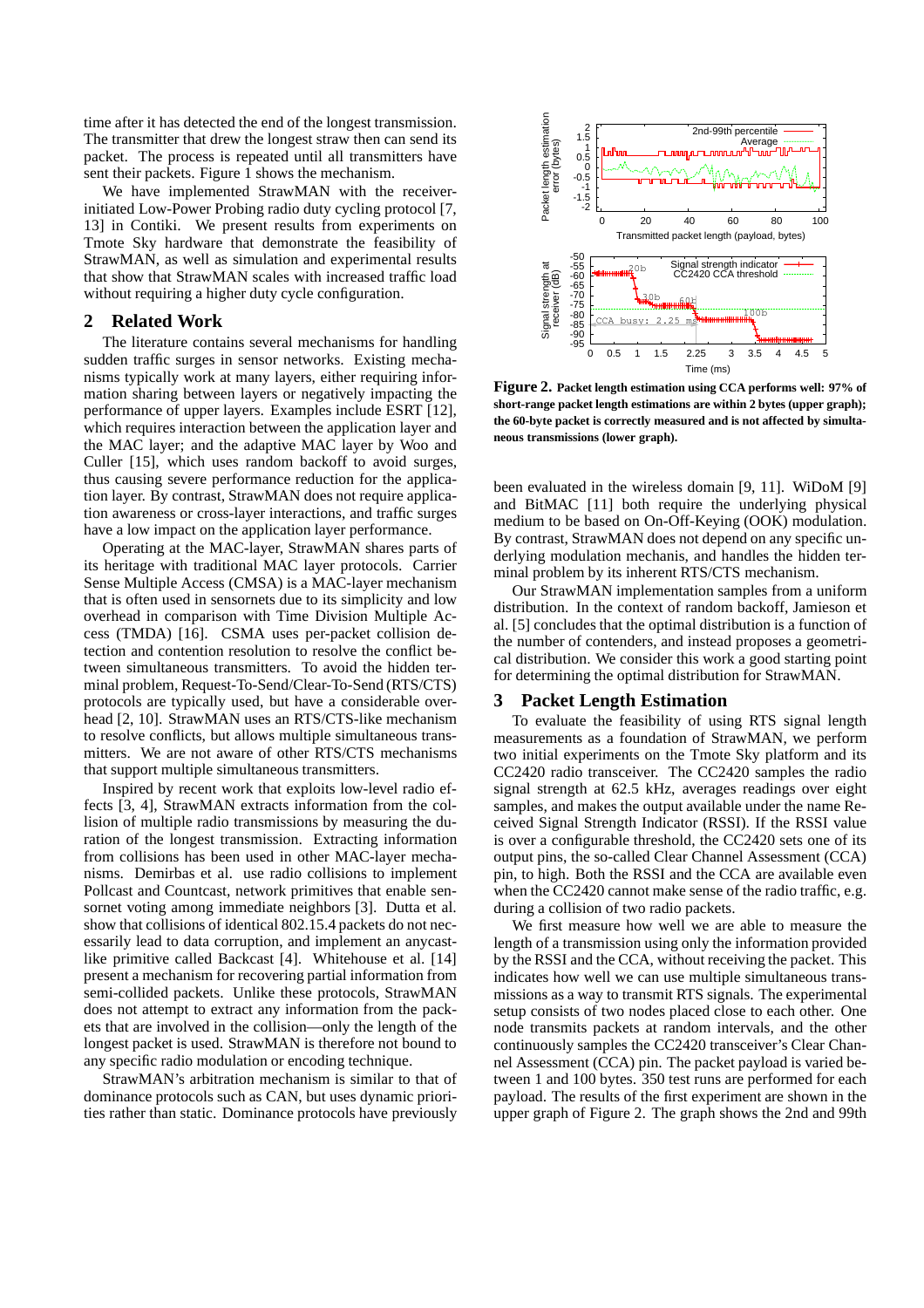percentiles of the estimation errors; 97% of the estimations have an error of less than 1 byte.

We now turn to evaluating the effect of transmitter distance on the packet length estimation. In the second experiment five nodes are placed in line, ten meters apart. One node is the receiver, four are transmitters. The receiver periodically sends a command packet to the transmitters, commanding them to immediately send a packet to the receiver. Response packets are sent with a lower output power than the command packet. The receiver samples the RSSI and the CCA for a total of 5 ms. The payload sizes of reply messages differ between the four nodes, and are proportional to the distance from the probing node: 20 bytes, 30 bytes, 60 bytes, and 100 bytes, respectively. The lower graph of Figure 2 shows the results, demonstrating that the CCA estimate can be used to correctly estimate packet lengths even with concurrent transmissions.

# **4 The StrawMAN Mechanism**

StrawMAN is conceptually similar to both RTS/CTS and random backoff. Like RTS/CTS, StrawMAN uses request messages, and explicitly notifies all contenders who won access and is allowed to transmit its data packet. The two major differences between StrawMAN and RTS/CTS are that StrawMAN allows several nodes to simultaneously request access to the channel, and therefore requires the receiver to initiate the contention round.

Random backoff and StrawMAN both randomly schedule channel access among contenders. Both mechanisms let contenders pick a random number each contention round, that effectively determines who wins channel access. Unlike random backoff algorithms, StrawMAN nodes are actively transmitting a REQUEST message with a length corresponding to the random pick. Since each contender transmits at least once every contention round, a StrawMAN node knows that it has no already contending immediate neighbors if the radio medium is free for a single contention round.

StrawMAN separates data packet transmissions from channel access arbitration, which enables shorter arbitration phases. In comparison to random backoff algorithms, StrawMAN can use a significantly higher resolution – on the order of transmitted bytes instead of packets – and hence shorter arbitration rounds. Although StrawMAN requires two additional transmissions (REQUESTs and DECISION) before transmitting the data packet, and only allows a single data packet transmission per contention round, the average contention round durations are significantly shorter then with Binary Exponential Backoff as shown in Section 5.1.

Each StrawMAN contention period consists of four consecutive messages: PROBE, REQUEST, DECISION, and DATA (see Figure 1). A PROBE is sent by the receiver to notify neighbors that he is ready to receive data. All neighbors that have data for the receiver contend for the channel by an immediate REQUEST. Multiple REQUESTs may thus collide at the receiver. Each REQUEST message consists of a small header and a random length payload. In this work we sample from a uniform distribution – determining the optimal distribution is regarded future work. The receiver samples the channel for activity during the REQUESTs, and estimates the payload length of the longest REQUEST. The receiver then sends a DECISION message containing the length estimate. The contender whose REQUEST length matches the one specified in the DECISION is granted channel access, and sends its DATA message. Another contention round is initiated when the DATA has been received, or after a timeout. The PROBE message has dual purpose: it also acknowledges the last received DATA packet. Note that if two contenders pick the same random length and hence are both granted channel access leading to a DATA collision, the timeout will trigger another contention period, and both data packets will be retransmitted due to the lack of acknowledgement.

#### **5 Evaluation**

We evaluate three aspects of StrawMAN: the performance implications of the discrete length of the RTS signals – a limitation of our hardware platform; StrawMAN's performance in face of the funneling effect; and how well it scales to traffic loads that incur full link layer saturation.

We have implemented StrawMAN in Contiki 2.4 by integrating it with Contiki's Low Power Probing (LPP) MAC protocol. StrawMAN LPP is configured to trigger *only when a packet collision is detected*. The StrawMAN LPP is not fully optimized; it does not preload data packets [8], and it does not use CC2420's hardware acknowledgments. We expect the performance to increase with such optimizations.

We study StrawMAN both in simulation and in experiments with real hardware. For simulations, we use the COOJA/MSPSim simulator, which allows both idealized high-level simulation of Java-based sensor network code as well as cycle-accurate Tmote Sky simulation with bitaccurate simulation of the CC2420 radio chip.

## **5.1 Request Length Resolution**

Before evaluating the performance of StrawMAN, we must first quantify the effect of the discrete length of the StrawMAN RTS signals. Our discussion has so far used ideal, continuous-length signals, but an implementation must by necessity use discrete-length signals. The Contiki Straw-MAN implementation uses a fixed resolution: each request transmission has a random payload from 0 to 100 bytes in 2-byte intervals. To measure the effect of discrete-length signals, we perform a high-level simulation.

We compare StrawMAN with the scalable Binary Exponential Backoff (BEB) mechanism. We use simulation to avoid the limitations of sensornets: the simulated environment has infinite buffer size, no channel-detection delay, and a perfect radio environment with symmetric links. Instead of using the Contiki StrawMAN implementation in this experiment, we use a high-level implementation in Java intended to only exercise the scalability.

We measure completion time: the time for all contenders to successfully send their data packets to the receiver. In the idealized environment, data packets and StrawMAN request packets both last for exactly 1 time unit. To remove effects unrelated to scalability, data probe packets, decision packets, and acknowledgments have zero duration.

The network consists of a single receiver and a varying amount of contenders, each with a single data packet. The contenders are positioned randomly at a constant distance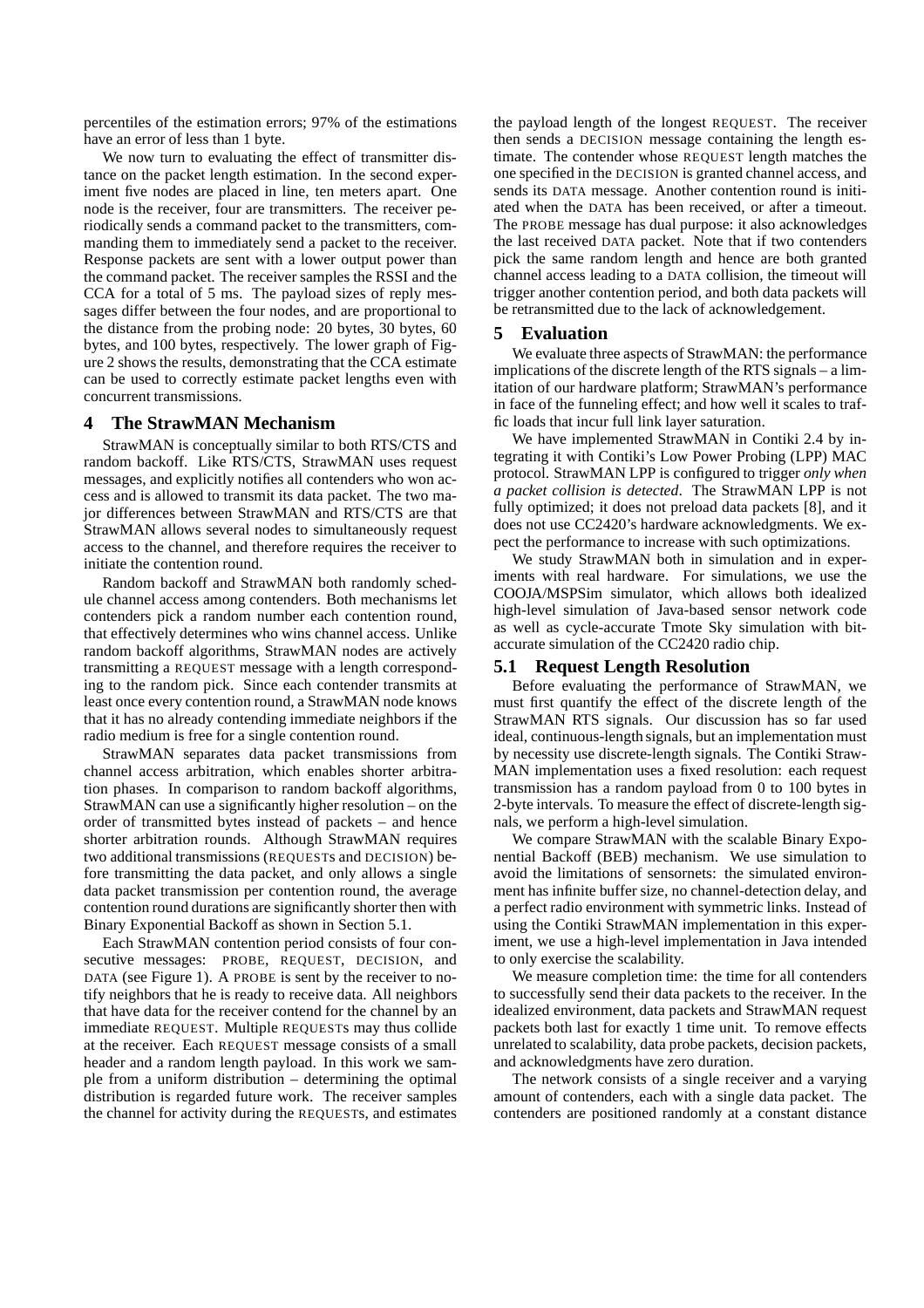

**Figure 3. StrawMAN with resolution 50 has a significantly lower completion time than Binary Exponential Backoff (BEB).**



**Figure 4. The collection network has one sink (***S***), and 19 collector nodes that generate data at random in the interval 0 - 60 seconds. The average rate of data packets per second over each link are shown in the figure, excluding protocol overhead and retransmissions.**

from the receiver, thus forming a circle. The radio transmission range is equal to the circle radius: each contender can communicate with the receiver, but is outside the range of most of the other contenders. This network setup is chosen to spur the hidden terminal problem.

Figure 3 shows the resulting completion time. We expect BEB to scale linearly with the number of contenders, whereas the limited resolution of StrawMAN should limit contender scalability. For less than 100 simultaneous contenders, however, StrawMAN has a significantly lower completion time than BEB. Further, the completion time of BEB has a significantly higher variance than StrawMAN.

# **5.2 Increasing Traffic Concentration: The Funneling Effect**

To evaluate the performance of StrawMAN with increasing traffic concentration and congestion, we devise an experiment that exhibits a strong funneling effect [1]. Sensornets experience funneling regions at near-sink nodes that forward traffic from a large portion of the network. Since radio collisions occur more frequently in funneling regions, the need for channel access arbitration is crucial.

StrawMAN solves contention in linear time with less overhead than Binary Exponential Backoff (BEB) (Section 5.1). We evaluate StrawMAN's dependency between channel check rate and data load, and compare with BEB.

We simulate the network of Tmote Sky nodes shown in Figure 4. The purpose of the network setup is to show how StrawMAN's radio duty cycle and data collection latency is affected by the data load and the configured channel check rate. The backbone nodes (1-9) both generate and forward data from the collector nodes (denoted *C*) towards the sink node (*S*.) We run experiments with StrawMAN LPP, and measure the resulting duty cycle and the average pertransmitter data collection latency. We include simulation results with BEB for comparison.

Figure 5 shows the radio duty cycle of the backbone



**Figure 5. The radio duty cycle for StrawMAN is lower for the same channel check rate.**



nodes, ordered by number of child nodes. The duty cycle increases semi-linearly with increased traffic for both Straw-MAN and BEB. All three StrawMAN lines appear parallel to each other, which indicates that the network data load and the configured channel check rate are independent from each other. By contrast, BEB's duty cycle increases more with lower channel check rates. The BEB graphs are included only to highlight the behavior of StrawMAN: in a network that uses BEB with corresponding network data load, the configured channel check rate should be considerably higher.

Figure 6 shows the data packet latency for StrawMAN with different channel check rates. The figures show that latency of StrawMAN's data packets depend on the distance from the sink and the configured channel check rate. The variance is low, indicating that packet latency is not affected by increased data load

### **5.3 Pushing the Envelope: Link Saturation**

To understand the performance limits of StrawMAN, we perform an experiment where multiple transmitters transmit at full speed to a single receiver. The purpose of the experiment is to understand how StrawMAN handles the extreme end of a sudden traffic surge: the case where the traffic amount exceeds the available link bitrate. Ideally, we expect StrawMAN to provide each contending sender with its fair share of the medium and to keep the link saturated.

We run our experiment on a small single-hop network with 5 Tmote Sky nodes running StrawMAN LPP. Four nodes are configured to *always* contend for permission to transmit data to the fifth node. The objective of this experimental setup is both to stress-test the implementation on real